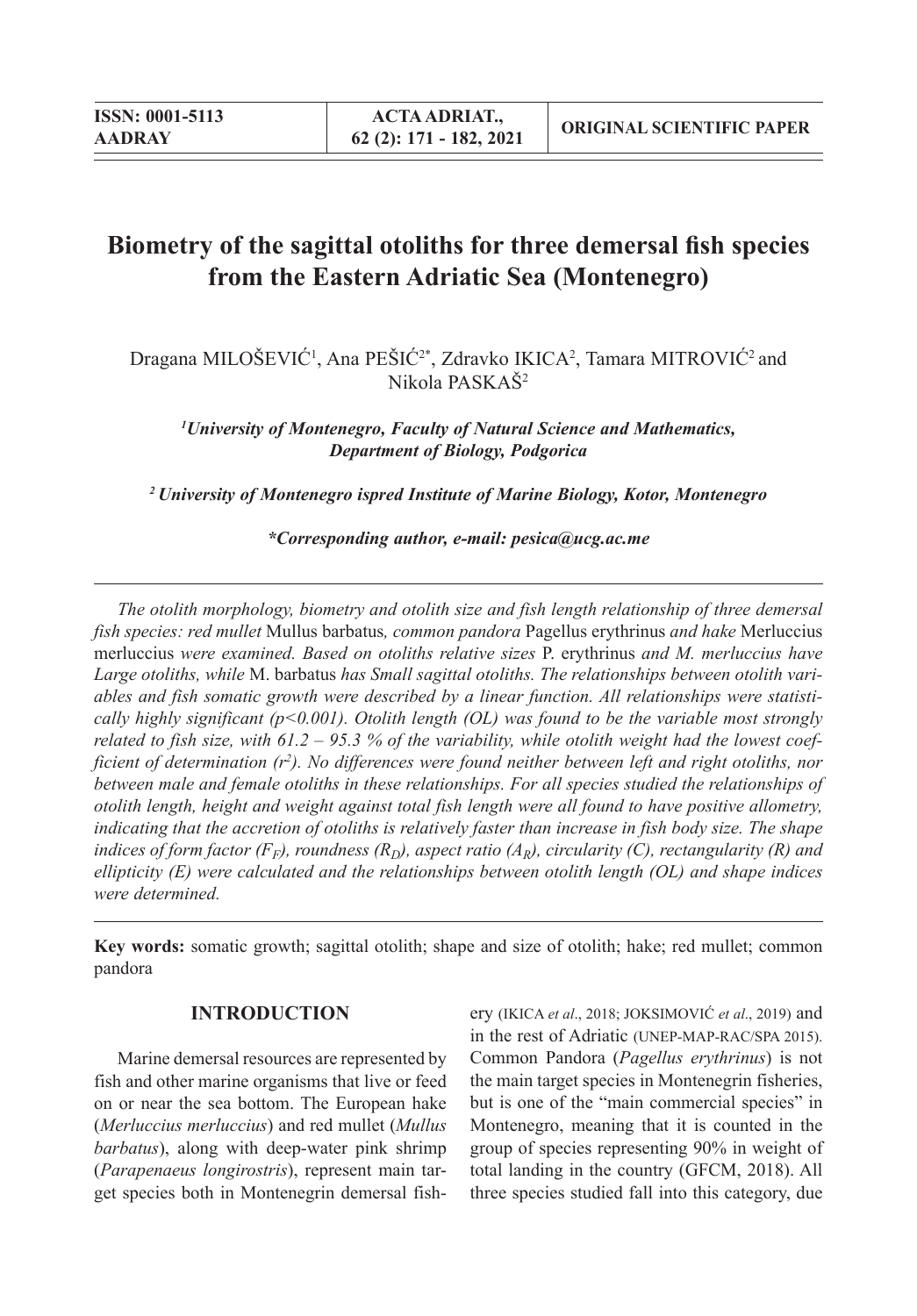to their importance to the Montenegrin fisheries in terms of quantities and economic value, and are subject to sampling in the frame of the Annual Montenegro fishery data collection programme (DCF-DCRF) according to the GFCM DCRF methodology. The total landing of European hake in Montenegro increases sligthly each year with 47 tons in 2018 (20 tons in 2016, 36 tons in 2017). The situation is similar with red mullet, with a total catch of 42 tons in 2018 (15 tons in 2016, 36 tons in 2017), while the landing of common pandora was estimated at 5 tons in 2018 (Monstat 2019). Despite the high commercial importance of these species in Montenegro, they were not a research subject in previous studies. Available data refer to the length-weight relationships (JOKSIMOVIĆ, 1999; JOKSIMOVIĆ *et al*., 2007; DULČIĆ & KRALJEVIĆ, 1996; DULČIĆ & GLAMUZINA, 2006), growth parameters estimation (JOKSIMOVIĆ, 2001; JOKSIMOVIĆ *et al*., 2007; 2008; CARBONARA *et al*., 2018) and populations characteristics (JOKSIMOVIĆ, 2000; MANDIĆ *et al*., 2008; JOKSIMOVIĆ *et al*., 2004; PEŠIĆ *et al.,* 2011; PIC-CINETTI *et al.*, 2021; ZORICA *et al.,* 2020; VRGOČ *et al*, 2004; VRGOČ *et al.,* 2005).

The otoliths are one of the main biomineral structures of the internal ear in fish, and play a role in balance and hearing. They serve as a permanent record of the life history of individual (BELCHIER *et al*., 2004). The sagittas are the largest pair of otoliths in most bony fishes (PAXTON, 2000). The size, shape and otolith characteristics vary between species, and the otolith morphology can differ between populations of the same species in different locations (REICHENBACHER *et al*., 2009; OZPICAK *et al*., 2018). The morphology of otolith is influenced by ontogenetic development (CAPPOCIONI *et al*., 2011), size (HÜSSY, 2008, LOMBARTE & CRUZ 2007), sexual maturation (MÉRIGOT *et al*., 2007), sex (BOLLES & BEGG, 2000) as well as diet (MILLE *et al*., 2016). Environmental factors, such as water temperature, can also produce otolith growth variation, and therefore shape variability (CARDINALE *et al*., 2004; LOM-BARTE & CRUZ, 2007)

Otolith morphology is considered to be an efficient tool for fish species determination and differentiation between different fish stocks or

populations when comparative genetic data are not available (ZHUANG *et al*., 2014; BOSTANCI *et al*., 2015), in ecomophological studies (AGUIRRE & LOMBARTE, 1999; CAPPOCIONI *et al*., 2011, CARDI-NALE *et al*., 2004), and they can serve as an index for environmental studies (DEHGHANI *et al*., 2015). With the development of image analysis system, the studies of otolith morphology have become increasingly more important in numerous ichthyological studies. Only two studies regarding the morphology and shape contour of fish species from Adriatic Sea have been conducted so far, and were related to pelagic (ZORICA *et al*., 2010) and juvenile fish species (FERRI *et al*., 2018). However, until now little information was available on demersal fish species otoliths from Montenegrin waters (South-Eastern Adriatic), and the aim of this study was to analyse the relationship of morphometric measurements of three demersal fish species and their otolith shape variations in order to determine the possible patterns between body size and otolith morphology. The other purpose of this study was to estimate the biometric relationship between fish body measurements and otolith measurements for the selected species and determine which measurements are intercorrelated.

#### **MATERIAL AND METHODS**

#### **Study area**

Eastern Adriatic is characterized by a relatively narrow continental shelf and a steep slope, reaching maximum depth of 1,233 m (TEŠIĆ, 1962). The total length of Montenegrin coast is 294 km, 112 km of which represents the coast of Boka Kotorska Bay and 182 km face the open sea. A large part of Montenegrin coastline consists of precipitous rocky cliffs intersected with beaches that become more prevalent towards the south, culminating in a long stretch of sandy beach (Velika plaža in Ulcinj, 13 km in length, the longest Montenegrin beach) extending to the Albanian border at the mouth of the Bojana River. The total surface area of internal waters is 362 km2 , while the surface of territorial waters is 2,098.9 km2 (Fig. 1).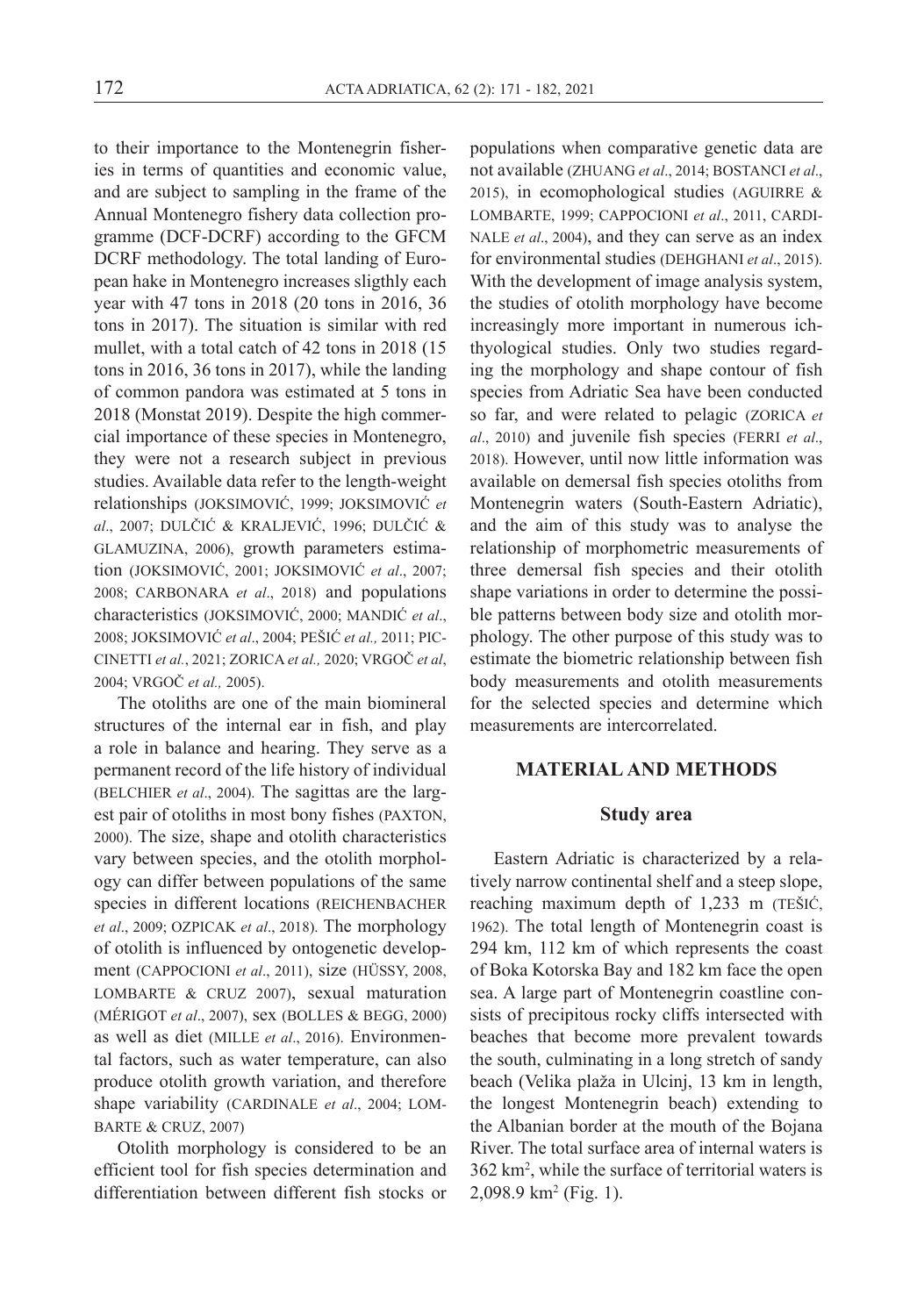

*Fig. 1. Map of the study area*

#### **Sample collection**

Otoliths of three demersal fish species, *M. barbatus, P. erythrinus* and *M. merluccius*, originating from the Montenegrin waters, were examined. The data was collected within the frame of Data Collection Reference Framework (DCRF) programme (GFCM, 2018) performed in Montenegro since 2017 through support by Ministry of Agriculture and Rural Development (DCF-DCRF, 2020). Within the DCRF, several fishing fleet segments are sampled on a quarterly basis, among them segments using demersal trawl nets, fixed nets, i.e. gillnets and trammel-nets (DCF-DCRF, 2020). Samples were collected during direct on-board observation. Total catch of each species was weighted, and subsamples collected for further laboratory analysis. Length of individuals was measured to the nearest 0.1 cm, and weight of individuals measured to the nearest 0.01 g. Specimens were dissected to determine their sex and remove the otoliths. Sagittal otoliths were extracted under a NIKON stereomicroscope, under 50**×** magnification, and washed in distilled water. After drying the otoliths with filter paper, each otolith was placed on a microscopic plate, with the convex side facing up and measured to the nearest 0.001 mm under Carl Zeiss Axio Scope A1 microscope and computer-connected camera system. Four morphometric characteristics were measured: the otolith length (OL, mm), otolith width  $(OW, mm)$ , otolith area  $(A, mm^2)$  and otolith perimeter (P, mm). These measurements allowed the six shape indices to be calculated:

form factor  $(F_F)$ , roundness  $(R_D)$ , aspect ratio  $(A_R)$ , circularity (C), rectangularity (R), and ellipticity (E) (TUSET *et al*., 2003; LORD *et al*., 2012). The  $F_F$  is the inverse ratio of the squared perimeter of a circle of the same surface;  $R_D$  is the ratio between the actual area and the area of the circle of the same length while  $A_R$  is the ratio between the otolith length and otolith width (ZORICA *et al*., 2010). The otolith weight (OW) was recorded by Mettler Toledo XPE206 analytic balance to the nearest 0.01 mg. For all measurements, descriptive statistics (mean, standard error and minimal and maximal values) were calculated. The relationships between otolith measurements (length, height and weight) and fish body lengths were estimated using the linear regression model applied the method of least squares (SOKAL & ROHLF, 1981). All otolith shape indices were first analysed for normality with Kolmogorov-Smirnov and Shapiro-Wilk tests. Analysis of variance (ANOVA) was used to compare indices between analysed species. Tukey HSD post-hoc test was used to explore differences between multiple group means in cases when ANOVA showed statistically significant differences. Moreover, relationships between shape indices and sagittal otolith length were evaluated. The strength of each relationship was evaluated from the determination coefficient  $(r<sup>2</sup>)$ . The otolith relative size value of each species was calculated using the index  $O_R$ = 1000  $\times$  OL  $\times$  TL<sup>-2</sup>. According to O<sub>R</sub>, otoliths were grouped into four categories: very small  $(O_R$ 0.10), small (0.10–0.32), medium (0.33–065) and large (>0.65) (LOMBARTE & CRUZ, 2007). The statistical procedure was completed using SPSS Statistics 20 and STATISTICA 7.0.

#### **RESULTS**

The sagittal otoliths of *M. merluccius* (35.71% female, 64.28% male), *M. barbatus* (70% female and 30% male) and *P. erythrinus* (68.08% female and 46.87% male) were evaluated. Table 1 shows a number of individuals studied and their length and weight distribution. There were no statistically significant differences found between left and right otoliths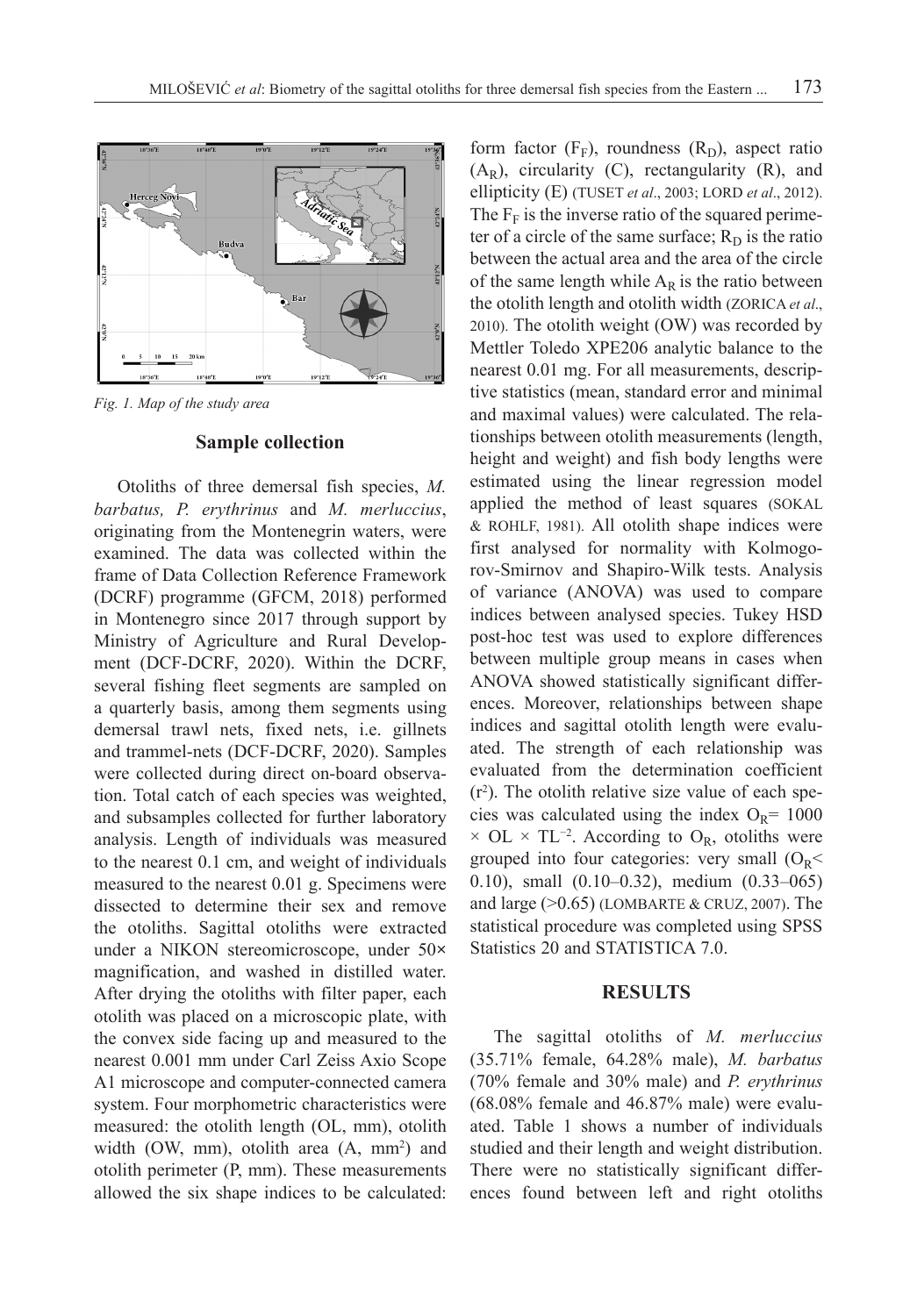| <b>Species</b>        | Common name    | N. | TL range (cm)   | W range (gr)  |
|-----------------------|----------------|----|-----------------|---------------|
| Merluccius merluccius | Hake           | 56 | $145-323$       | 17.35-216.32  |
| Mullus barbatus       | Red mullet     | 50 | $11\,5 - 20\,5$ | 16 25 - 99 24 |
| Pagellus erythrinus   | Common pandora | 47 | $140 - 257$     | 30.37-196.52  |

*Table 1. Sample size (N), total length (TL) and weight (W) range of three demersal fish species used in this study*

*Table 2. Descriptive statistics of morphometric characteristics of sagittal otoliths of three demersal fish species form Montenegro. Shown are mean value and standard error for maximum otolith length – OL, otolith width – OH, otolith weight – OW, area – A and perimeter – P*

| Species               | $OL$ (mm)        | $OH$ (mm) | OW (gr)                                             | $A$ (mm <sup>2</sup> ) | $P$ (mm)         |
|-----------------------|------------------|-----------|-----------------------------------------------------|------------------------|------------------|
| Merluccius merluccius | $12.05 \pm 1.89$ |           | $5.13 \pm 0.76$ $0.071 \pm 0.028$ $42.36 \pm 12.51$ |                        | $30.48 \pm 4.53$ |
| Mullus barbatus       | $3.07\pm0.36$    |           | $2.27 \pm 0.27$ $0.033 \pm 0.001$ $4.78 \pm 0.98$   |                        | $9.34 \pm 1.21$  |
| Pagellus erythrinus   | 7.88±1.27        |           | $5.76 \pm 0.88$ 0.089 $\pm 0.042$ 29.46 $\pm 1.93$  |                        | $22.50 \pm 3.59$ |

*Table 3. Regression parameters of the relationship between otolith dimensions and the total body length of three demersal fish species from Montenegro. TL-total body length, OL-otolith length, OH-otolith height, OW-otolith weight, r2 -correlation coefficient, p-level of significance*

| <b>Species</b>        | Relationship | Regression equation      | $r^2$  | p               |
|-----------------------|--------------|--------------------------|--------|-----------------|
|                       | OL/TL        | $OL = 1.1406 + 0.0457TL$ | 0.9531 | $P < 0.001$ *** |
| Merluccius merluccius | OH/TL        | $OH=0.8022+0.0181$ TL    | 0.9298 | $P < 0.001$ *** |
|                       | OW/TL        | $OW=-0.0902+0.0007T1$    | 0.9084 | $P < 0.001***$  |
|                       | OL/TL        | $OL = 1.133 + 0.0126$ TL | 0.7099 | $P < 0.001$ *** |
| Mullus barbatus       | OH/TL        | $OH=0.827+0.0094$ TL     | 0.6823 | $P < 0.001***$  |
|                       | OW/TL        | $OW=-0.0284+0.0003$ TL   | 0.6121 | $P < 0.001***$  |
|                       | OLI          | $OL = 0.604 + 0.039$ TL  | 0.8846 | $P < 0.001***$  |
| Pagellus erythrinus   | OH/TL        | $OH=0.851+0.026$ TL      | 0.8393 | $P<0.001***$    |
|                       | OW/TL        | $OW=0.146+0.001TL$       | 0.8429 | $P < 0.001***$  |

(p>0.05), or between otoliths of males and females (p>0.05). All otoliths morphometric measurements for the species studied are given in Table 2. Otoliths of *M. barbatus* had the smallest values of all observed parameters, while the otoliths of *M. merluccius* were the largest and with the highest otolith extent area (Table 2). The otolith relative size  $(O_R)$  ranged between 0.21-0.84. According to  $O_R$  size categories defined in the methodology, *M. barbatus*  are considered to have Small otoliths, while *M. merluccius* and *P. erythrinus* have Large otoliths (Table 4). The otolith length, weight and height were linearly related to total fish length for the studied species. Their regression parameters were highly significant  $(p<0.001)$ . The best fit for all three fish species were for the TL-OL

relationships, but some differences were also noticed. Namely, all otolith–fish body biometric relationships (i.e. TL-OL, TL-OH, TL-OW) had high values for *M. merluccius* and *P. erythrinus.* The lowest values of coefficient of determination for all examined biometric relationships were found for *M. barbatus* (Table 3).

According to the mean values of six examined shape indices the otoliths of *M. merluccius* had the smallest values of  $F_F$  and  $R_D$  while the values of AR, C and E were the highest. *P. erythrinus* has the highest value of  $F_F$  indicating flattest edges compared to other species, while *M. merluccius* has the most uneven edges. The otoliths of *M. merluccius* were the most elongated while the otolith of *M. barbatus* was the most rounded among the examined demersal fish spe-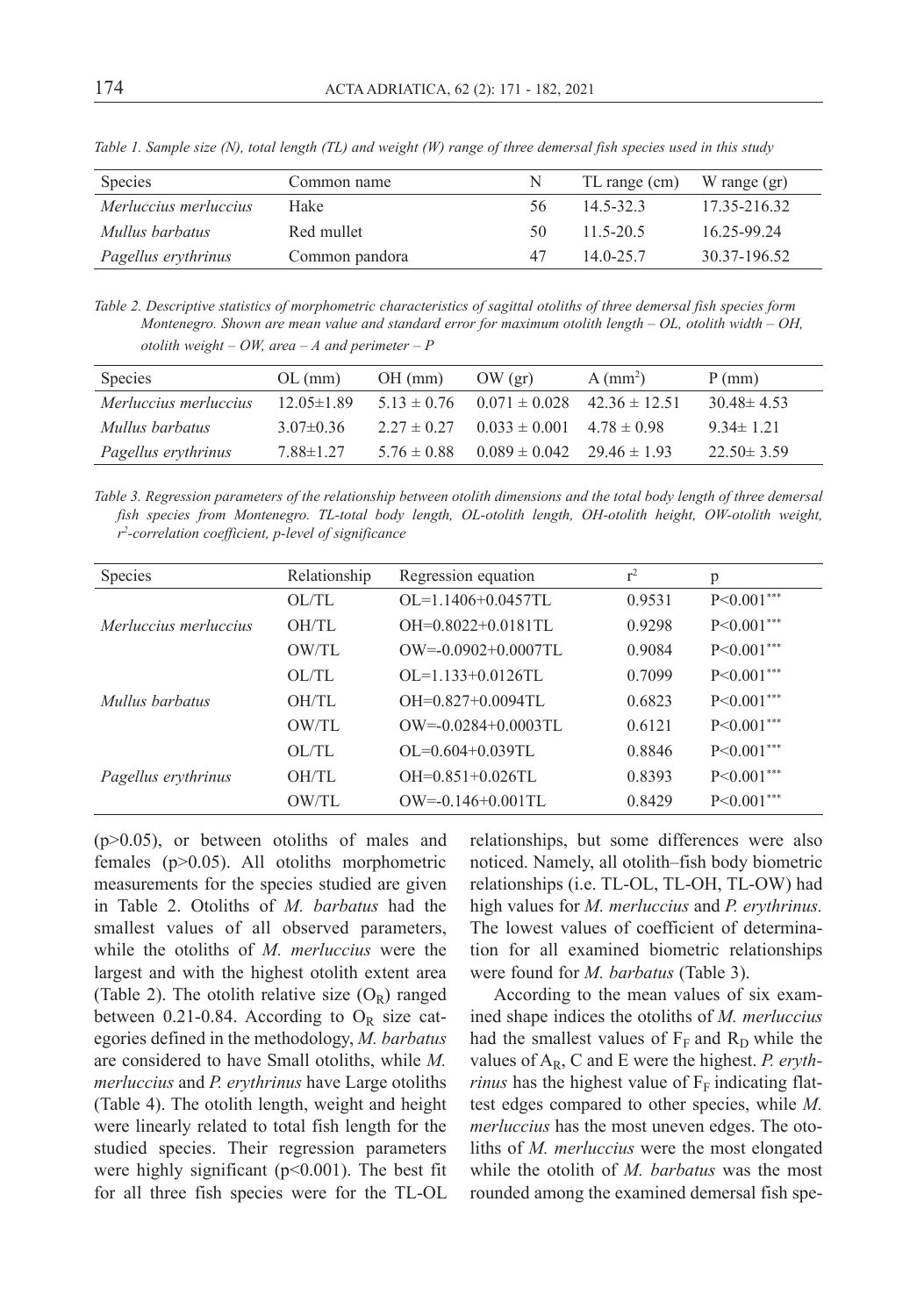

*Fig. 2. Images of the saggita of three demersal fish species:* A- M. merluccius; B - P. erythrinus C - M.barbatus



*Fig. 3. Form factor (A), Roundness (B), Aspect ratio (C), Circularity (D), Rectangularity (E) and Elipticity (F) vs. maximal otolith length of tree demersal fish species*

cies (Fig. 2). ANOVA showed that there were significant differences among shape indices of all analysed demersal fishes  $(p<0.05)$ .

The values of shape indices showed correlation with otolith lengths for studied species, but the correlation values differed for different shape indices. Namely, when otoliths length increased, values of  $R_D$  and C decreased, while FF, AR, R and E increased for the *M. merluccius* and *P. erythrinus*. For *M. barbatus*, when otolith length increased,  $F_F$ , Rd and R decreased, while  $A_R$ , C and E increased (Table 4, Fig. 3).

### **DISCUSSION**

This study contributes to the understanding the morphological features of saggital otoliths of demersal fish species from Eastern Adriatic Sea. The present study analysed relationships between otolith length, height and weight and fish length using a linear function. The results obtained suggest there are no statistically significant differences between left and right otoliths for the studied fish species. When considering application of these results we have to emphasize that all future analyses would be standardized by using measurements from one selected otolith, left or right. The lack of statistically significant differences between left and right sagitta indicates that otoliths on either body side are equally usable for fish-size estimations (BATTAGLIA *et al*., 2010; MEHANNA *et al*., 2016; PARK *et al*., 2018; YILMAZ *et al*., 2015). Moreover, results of this study indicate there are no differences in relationships between otolith biometry and fish size between sexes. Contrary to these results, differences in otolith variables were observed between sexes for some species (VAL-LISNERI *et al*., 2008; BOSTANCI *et al*., 2012; KONTAS & BOSTANCI, 2015).

There are many studies that determine the relationships between otolith biometry and fish sizes (PAXTON, 2000; ZORICA *et al*., 2010; JAWAD *et al*., 2012, DEHGHANI *et al*., 2015). For most species, the relationship between otolith length and fish length can be described by a simple linear regression (HARVEY, 2000). In present study, otolith length showed the strongest and otolith weight the weakest relationship to fish length in all three species. These results are consistent with literature data for demersal fish species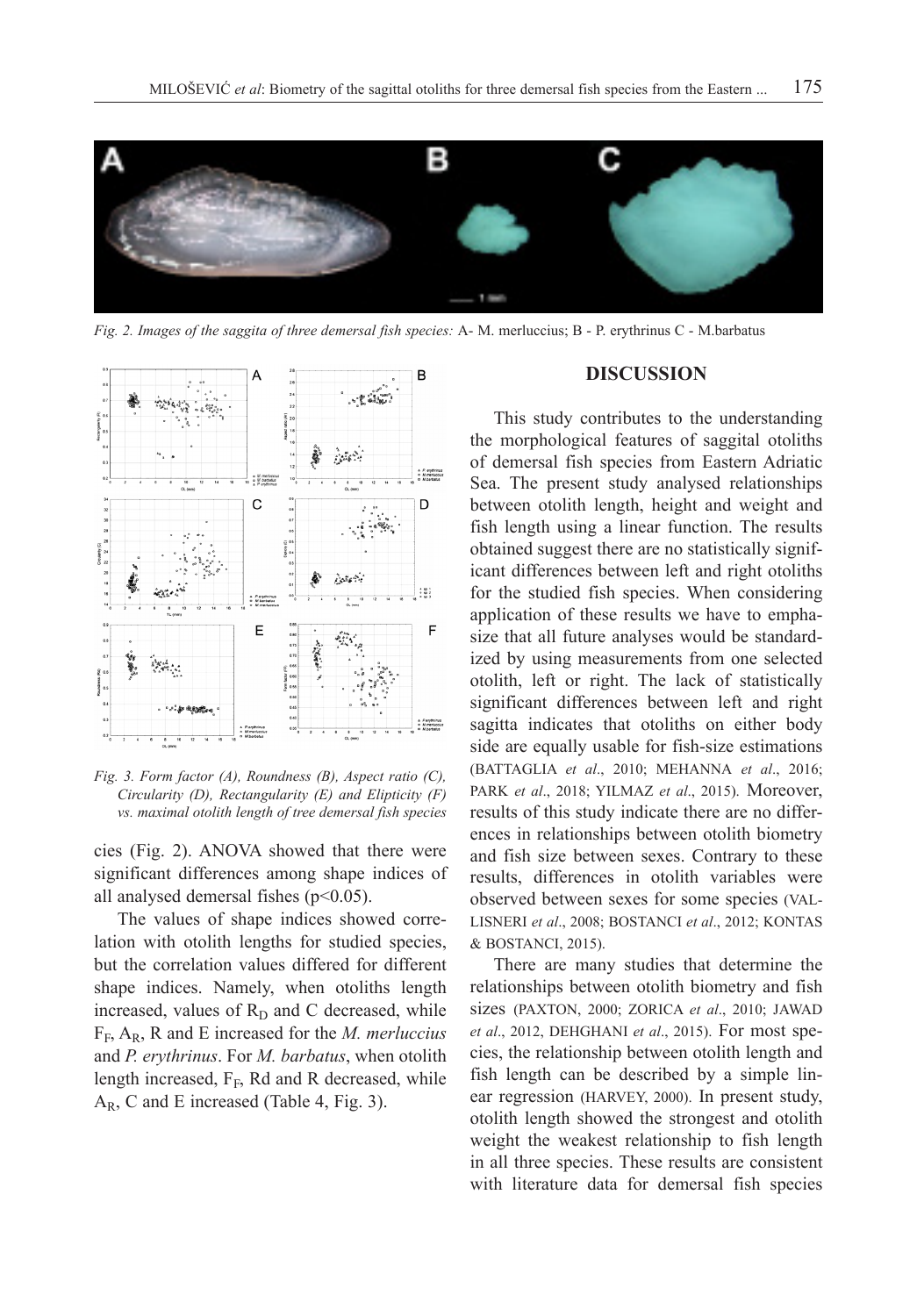from genera Symphodus and Coris (ŠKELJO & FERRI, 2012). Contrary to this, results of the study of pelagic fish species indicate that the otolith weight could be a more accurate indicator of somatic growth (ZORICA *et al*., 2010).

Otolith development occurs under dual regulation: genetic conditions regulate the form of the otolith, while environmental conditions, mainly temperature, regulate the quantity of material deposited during the formation of the otolith (LOMBARTE & LLEONART, 1993). In order to describe in detail the shape of the otoliths, six shape descriptors from scientific literature were used (TUSET *et al.,* 2003; LORD *et al*., 2012). In addition to the shape analysis, otolith relative sizes were also estimated. Variation in size and shape of sagittal otoliths has long been used as taxonomic features (NAFPAKTITIS & PAXTON, 1969). The variation in size of sagittal otoliths is significant and apparently correlated with taxonomic group, habitat, depth and luminescence (PAXTON, 2000; LOMBARTE & CRUZ, 2007). Also, environmental abiotic factors, such as temperature and salinity, are also known to influence otolith shape (LOMBARTE & LLEONART, 1993), and spatial variations in otolith shape are often interpreted as resulting from habitat differentiation (MORAT *et al*., 2012). However, such variation in abiotic factors is generally related to differences in prey categories available to an individual predator, such that geographical variations in diet composition could also generate geographical variations in otolith shape (VIGNON, 2012). The current study results show that shape indices have a different relationship pattern with maximum otolith length. More specifically,  $R_D$  $A_R$  and E show similar patterns in relations to maximum otolith length for all species, while  $F<sub>F</sub>$  C and R show a different morphological pattern. Namely, when otolith lengths increased, the values of  $F_F$  and R of *M. barbatus* decreased, while for *M. merluccius* and *P. erythrinus* these values increased. On the other hand, when C for *M. barbatus* increased, the values for *M. merluccius* and *P. erythrinus* decreased (Table 5, Fig. 3). Contrary to these results, the shape indices of the pelagic fish species show a similar pattern in relationship with maximum otolith

length (ZORICA *et al*., 2010). The similarity in otolith shape descriptors may come from the fact that all studied pelagic fish species have similar ecological traits and occupy the same ecological niche (ZORICA *et al*., 2010). Obviously, difference in otolith shape reflects the characteristics of the individual habitat. GAULIDE & CRAMPTON (2002) suggest that there is evident separation between most pelagic fish species and most deep-living species. LOMBARTE & CRUZ (2007) found a relationship between otolith size composition, habitat and depth. The epipelagic community was characterized by species with very small otolith sizes, while in the demersal communities, the proportion of species with large sagittas increased with depth (LOMBARTE & CRUZ, 2007). CAPPOCCIONI *et al*. (2011) reported the occurrence of changes in the morphology of the European eel (*Anguilla anguilla*) otoliths as a function of growth and the different habitat ecology (a river and two brackish water lagoons). Also, the shape outline of otoliths changes during ontogenesis, along with the increase in animal size (CAPPOCCIONI e*t al*., 2011).

There is a clear relationship between taxonomic groups and otolith relative size (NOLF, 1985). Also, numerous endogenous factors can influence the otolith relative size, such as phylogeny (GAEMERS 1984; NOLF 1985), adaptive aspects related with the inner ear functions (PAX-TON 2000; PARMENTIER *et al*., 2001), or specialization in acoustic communication (LOMBARTE & CRUZ, 2007). In this study two species from order Perciformes (*M. barbatus* and *P.erythrinus*) and *M. merlucius* from Order Gadiformes were studied. The results of otolith relative size analysis show that sagittas of *M. merluccius* and *P. erythrinus* can be classified as Large  $(O_R)$  $= 0.73$  and  $O_R = 0.82$  respectively) while sagittal otoliths of *M. barbatus* could be considered Small  $(O_R=0.21)$ . Some taxonomic group like Gadiformes tend to have medium or large sagittae, while Perciformes, with their great ecological and morphological variability, exhibit a wide range of otolith sizes (LOMBARTE & CRUZ, 2007). These results also agreed with previously reported large-sized otoliths for *P. erythrinus* and small for *M. barbatus* (LOMBARTE & CRUZ,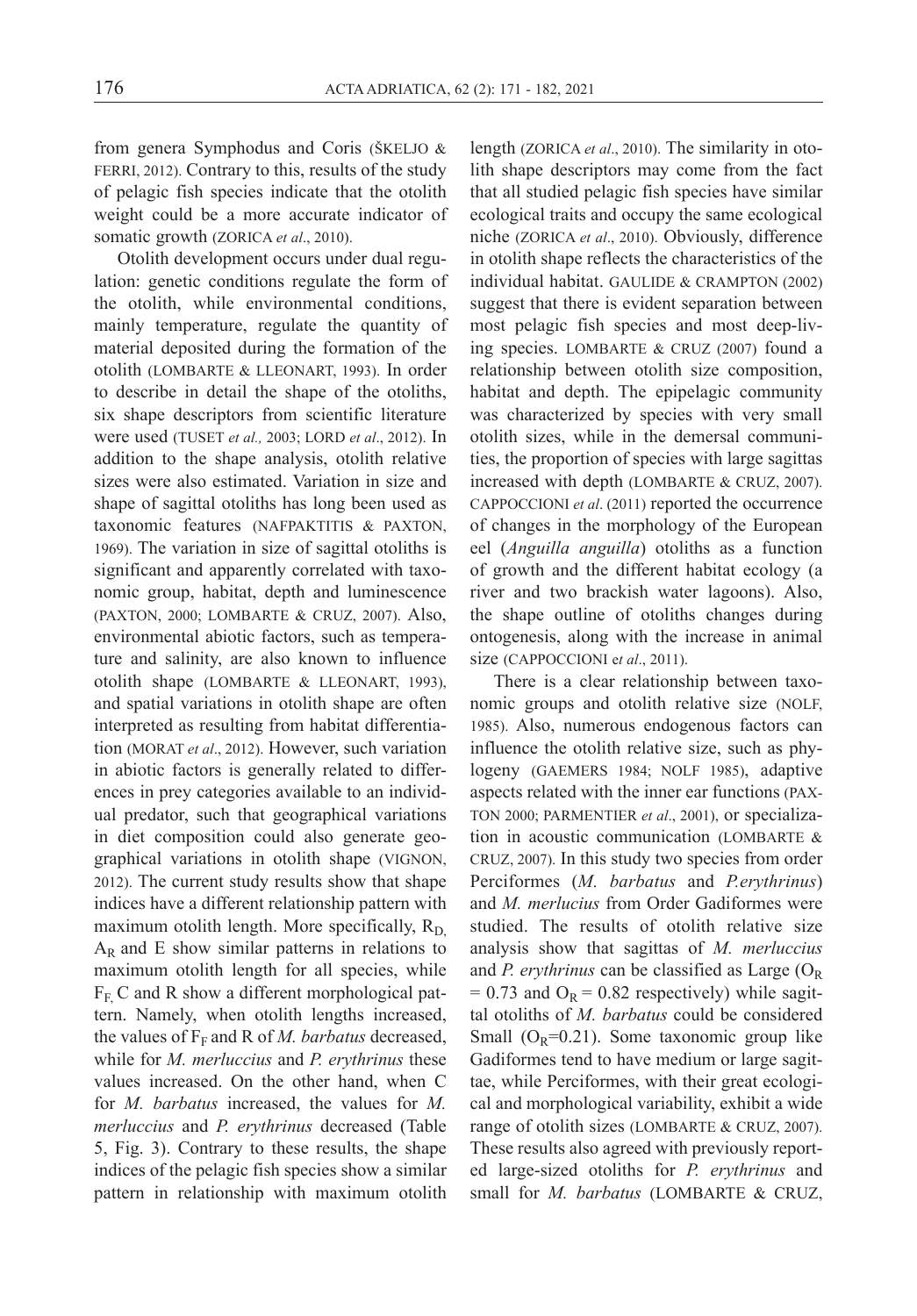*Table 4. Descriptive statistics of six shape indices (F<sub>F</sub>-form factor, R<sub>D</sub>-roundness, A<sub>R</sub>-aspect ratio, C-circularity, R – rectangularity, E-elipticity) of three demersal fish species from Montenegro. Shown is otolith relative size-*  $O_R$ *, size category in relation to*  $O_R$  *(S-small, L-large) also (C<sub>o</sub>)* 

| Species                         | $F_F$ | $R_D$                                     | $A_{R}$ |                  | R               | E               | $O_R$ | $C_0$ |
|---------------------------------|-------|-------------------------------------------|---------|------------------|-----------------|-----------------|-------|-------|
| <i>Merluccius</i><br>merluccius |       | $0.56\pm0.06$ $0.36\pm0.01$ $2.35\pm0.09$ |         | $22.63 \pm 2.54$ | $0.64 \pm 0.08$ | $0.40 \pm 0.02$ | 0.73  |       |
| <i>Mullus</i><br>barbatus       |       | $0.69\pm0.06$ $0.65\pm0.05$ $1.35\pm0.10$ |         | $18.43\pm1.89$   | $0.68 \pm 0.02$ | $0.15 \pm 0.04$ | 0.21  |       |
| Pagellus<br>erythrinus          |       | $0.71\pm0.13$ $0.59\pm0.11$ $1.36\pm0.06$ |         | $18.63 \pm 1.12$ | $0.63 \pm 0.11$ | $0.15 \pm 0.02$ | 0.84  |       |

*Table 5. Coefficient of correlation (r) between the maximum length of fish otolith and shape indices (* $F<sub>F</sub>$ *-form factor,*  $R_D$ -roundness,  $A_R$ -aspect ratio, C-circularity,  $R -$  rectangularity, E-elipticity) of three demersal fish species from *Montenegro*

| Species                         | ${\rm F}_{{\rm F}}$ | $R_D$        | $A_{R}$    |            | R           | Е         |
|---------------------------------|---------------------|--------------|------------|------------|-------------|-----------|
| <i>Merluccius</i><br>merllucius | $0.2804*$           | $-0.2275$    | $0.3590**$ | $-0.2692*$ | 0.236       | $0.356*$  |
| Mullus barbatus                 | $-0.4577**$         | $-0.5020***$ | $0.3527*$  | $0.4694**$ | $-0.3945**$ | $0.3403*$ |
| Pagellus<br>erythrinus          | 0.0372              | $-0.0244$    | $0.3012*$  | $-0.0744$  | 0.0556      | $0.3098*$ |

2007). However, it should be emphasized that the values of the relative size of otoliths of *P. erythrinus* and *M. barbatus* from Adriatic Sea were higher than in the research of LOMBARTE  $\&$ CRUZ (2007) ( $O_R = 0.69$  and  $O_R = 0.16$ , respectively). On the other hand, large otoliths of *M. merluccius* are in contrast with reported medium otoliths ( $O_R$ =0.53) for hake from north-western Mediterranean Sea (Balearic Sea) (LOMBARTE & CRUZ, 2007). The same authors suggested that the importance of acoustic communications is correlated with a moderate to large otolith size in a benthic environment in order to compensate for the reduction of light with depth. Closely related species or populations from temperate or shallower waters have relatively larger otoliths than those from colder or deeper water (GAULDIE 1993; TORRES *et al.*, 2000).

In summary, this study demonstrated the variation in the size and shape of sagittal otoliths of demersal fish and confirmed its potential as a powerful tool for fish identifications and fish size estimation, important factors in fish stock monitoring and management. In addition, different patterns of otolith shape descriptors imply that morphology variations were correlated with ecological and environmental variations in depth and substrate type more than phylogenetics relationships. It is suggested that future studies should concentrate on the relationship between otolith shape and size with environmental factors.

## **REFERENCES**

- AGUIRRE, H. & A. LOMBARTE**.** 1999. Ecomorphological comparisons of sagittae in *Mullus barbatus* and *M. surmuletus*. J. Fish Biol. 55: 105-114. DOI: https://doi. org/10.1111/j.1095-8649.1999.tb00660.x
- BELCHIER, M., C. CLEMMESEN, D. CORTES, T. DOAN & A. FOLKVORD. 2004. Recruitment studies: Manual on precision and accuracy of

tools. ICES Techniques in Marine Environmental Sciences 35: 35pp. DOI: http://dx.doi. org/10.25607/OBP-23

BATTAGLIA, P., D. MALARA, T. ROMEO & F. ANDOLARO. 2010. Relationship between otolith size and fish size in some mesopelagic and bathypelagic species from the Mediterranean Sea (Strait of Messina, Italy). Sci-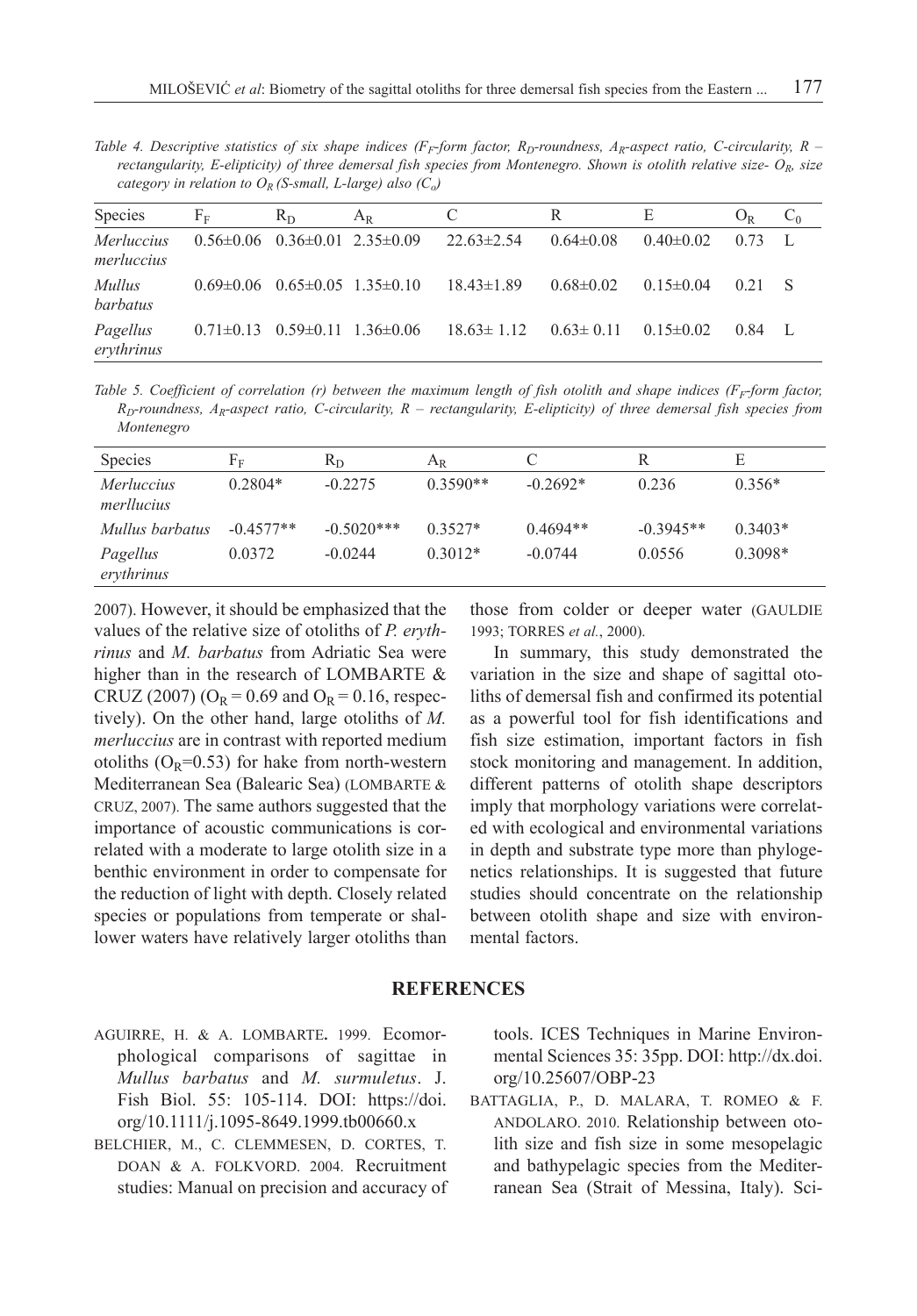entia Marina 74: 605-612. DOI: 10.3989/ scimar.2010.74n3605

- BOLLES, K.L. & A.G. BEGG. 2000. Distinctions between silver hake (*Merluccius bilinearis*) stocks in U.S. waters of the northwest Atlantic based on whole otolith morphometric. Fish Bulletin 98: 451-462.
- BOSTANCI, D, S., YILMAZ, N. POLAT & S. KONTAS. 2012. The otolith biometry characteristics of black scorpion fish, *Scorpaena porcus* L., 1758. The Black Sea J. Sci 2: 59-68.
- BOSTANCI, D., N. POLAT N, G. KURUCU, S. YEDIER, S. KONTAS & M. DARCIN. 2015. Using otolith shape and morphometry to identify four Alburnus species (*A. chalcoides, A. escherichii, A. mossulensis* and *A. tarichi*) in Turkish inland waters. J. Appl. Ichthyol. 31(6): 1013-1022. DOI: 10.1111/jai.12860.
- CARBONARA, P., S., INTINI, J., KOLITARI, A. JOKSIMOVIĆ, N. MILONE, G. LEMBO, L. CAS-CIARO, I. BITETTO, W: ZUPA, M.T. SPEDICATO & L. SION. 2018. A holistic approach to the age validation of *Mullus barbatus* L., 1758 in the Southern Adriatic Sea (Central Mediterranean). Sci. Rep. 8: 13219. DOI: https://doi. org/10.1038/s41598-018-30872-1
- CARDINALE, M., P. DOERING-ARJES, M. KAS-TOWSKY & H. MOSEGAARD. 2004. Effects of sex, stock, and environment on the shape of known-age Atlantic cod (*Gadus morhua*) otoliths. Can. J. Fish. Aquat. Sci. 61: 158– 167. DOI: 10.1139/f03-151
- CAPOCCIONI, F., C. COSTA, J. AGUZZI, P. MENESAT-TI, A. LOMBARTE & E. CICCOTI. 2011. Ontogenetic and environmental effects on otolith shape variability in three Mediterranean European eel (*Anguilla anguilla*, L.) local stocks. J. Exp. Mar. Biol. Ecol. 397(1): 1-7. DOI: 10.1016/j.jembe.2010.11.011.
- DEHGHANI, M., E. KAMRANI, A. SALARPOUR & E. KAMALI. 2015. Relationship Between Fish Length and Otolith Dimensions (Length, Width) and Otolith Weight of *Sardinella sindensis*, as Index for Environmental Studies, Persian Gulf, Iran. Journal of Fisheries and Livestock Production 3:2. DOI: 10.4172/2332- 2608.1000134
- DULČIĆ, J. & M. KRALJEVIĆ. 1996. Weight-length relationships for 40 fish species in the east-

ern Adriatic (Croatian waters). Fisheries Research, Volume 28, Issue 3: 243-251. DOI: https://doi.org/10.1016/0165-7836(96)00513-9.

- DULČIĆ, J. & B., GLAMUZINA. 2006. Length– weight relationships for selected fish species from three eastern Adriatic estuarine systems (Croatia). Journal of Applied Ichthyology, 22: 254-256. DOI: https://doi.org/10.1111/ j.1439-0426.2006.00633.x
- FERRI, J., K. BARTULIN & F. ŠKELJO. 2018. Variability of Otolith Morphology and Morphometry in Eight Juvenile Fish Species in the Coastal Eastern Adriatic. Croatian Journal of Fisheries 76(3):91-98. DOI: 10.2478/cjf-2018-0012.
- GAULDIE, R. W. 1993. Continuous and discontinuous growth in the otolith of *Macruronus novaezelandiae* (Merlucciidae: Teleostei). J. Morphol. 216: 271–294.
- GAULDIE, R. W. & J. S. CRAMPTON. 2002. An eco-morphological explanation of individual variability in the shape of the fish otolith: comparison of the otolith of *Hoplostethus atlanticus* with other species by depth. J. Fish. Biol. 60: 1204-1221. https://doi. org/10.1111/j.1095-8649.2002.tb01715.x
- GFCM 2018. GFCM Data Collection Reference Framework (DCRF). Version: 20.1.
- HARVEY, J. T., R.T. LOUGHLIN, A. M. PEREZ & S.D. OXMAN. 2000. Relationship between fish size and otolith length for 63 species of fishes from the eastern North Pacific Ocean. NOAA/National Marine Fisheries Service, (NOAA Technical Report NMFS, 150).
- HUESSY, K. 2008. Otolith shape in juvenile cod (*Gadus morhua*): Ontogenetic and environmental effects. J. Exp. Mar. Biol. Ecol. 364(1):35-41. DOI: 10.1016/j. jembe.2008.06.026.
- IKICA, Z., M. DJUROVIĆ, A. JOKSIMOVIĆ, M. MANDIĆ, O. MARKOVIĆ, A. PEŠIĆ, E. ARNERI, L. CERIOLA & N. MILONE. 2018. Monitoring of the Montenegrin Fisheries Sector: Biological Sampling (September 2007 - August 2011). Stud. Mar. Monograph Series 1. ISBN: 978- 9940-9613-1-2.
- JAWAD, L, Z., SADIGHZADEH & H. AL-BUSAIDI. 2012. The relationship between fish length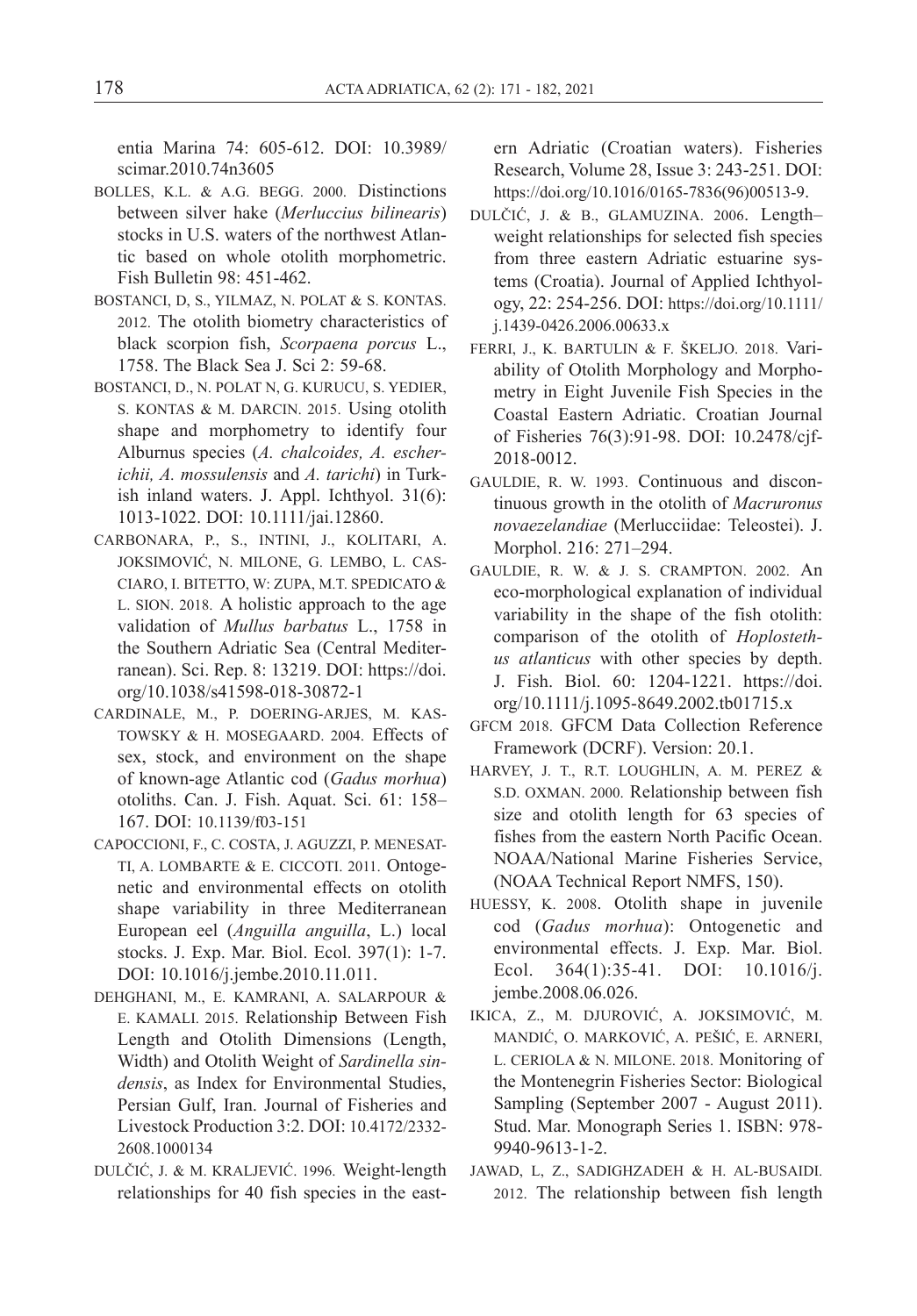and otolith dimension of mugilid fish, *Liza kluzingeri* (Day, 1988) collected from the Persian gulf near Bandar Abbas. Ann. Ser. Hist. Nat. 22: 77-82.

- JOKSIMOVIĆ, A. 1999. Length-weight relationship of pandora, *Pagellus erythrinus* (Linnaeus, 1758), from the Montenegrin shelf. Acta Biologica Iugoslavica- Ichthyologia, 31(1): 9-21.
- JOKSIMOVIĆ, A. 2000. Biomass estimate and maximum sustainable yield of Pandora *Pagellus erythrinus* (Linnaeus, 1758) in trawling fisheries at Montenegrin shelf. Acta Biologica Iugoslavica–Ichthyologia 32 (1): 17-29.
- JOKSIMOVIĆ, A. 2001. Growth of pandora, *Pagellus erythrinus* in Montenegrin shelf (South Adriatic). *In*: 36<sup>th</sup> Congress Commision Internationale pour l'ExplorationScientifique de la merMediterranee, CIESM, 24-28 Septembre 2001, Monte-Carlo. Conference proceedings: 278.
- JOKSIMOVIĆ, A. 2004. Mortality of pandora, *Pagellus erythrinus* in Montenegrin shelf (South Adriatic). *In*: 37<sup>th</sup> Congress Commision Internationale pour l'ExplorationScientifique de la merMediterranee, CIESM, 7-11 June 2004, Barcelona. Conference proceedings: 374.
- JOKSIMOVIĆ, A., S. REGNER & O. KASALICA. 2007. Length-wight relationship of Red mullet, *Mullus barbatus* (L. 1758) in trawl fisheries on the Montenegrian coast. *In*: III International Conference »Fishery«, 1-3 February 2007, Zemun-Belgrade. Conference proceedings: pp. 353-358.
- JOKSIMOVIĆ, A., S. REGNER, O. KASALICA, M. ĐUROVIĆ, A. PEŠIĆ & M. MANDIĆ. 2008. Growth of the Red Mullet, *Mullus barbatus*, Linneaus, 1758 on the Montenegrin shelf (South Adriatic). Electron J. Ichthyol (EJI) 4(1): 1-7. ISSN: 1565-7396.
- JOKSIMOVIĆ, A., A. PEŠIĆ, M. ĐUROVIĆ, Z. IKICA, O. MARKOVIĆ & M. MANDIĆ. 2019. The state of marine fisheries in Montenegro in the last 15 years. Stud. Mar. 33(2): 12-22. ISSN: 0585-5349.
- KONTAS, S. & D. BOSTANCI. 2015. Morphological and biometrical characteristics on otolith

of *Barbus tauricus* Kessler, 1877 on light and scanning electron microscope. Int. J. Morphol. 33 (4): 1380-1385. http://dx.doi. org/10.4067/S0717-95022015000400032

- LOMBARTE, A. & A. CRUZ. 2007. Otolith size trends in marine com-munities from different depth strata. J. Fish Biol. 71 (1): 53-76. DOI: 10.1111/j.1095-8649.2007.01465.x.
- LOMBARTE, A. & J. LLEONART. 1993. Otolith size changes related with body growth, habitat depth and temperature. Environ. Biol. Fishes 37 (3): 297-306.
- LORD, C., L. MORAT, R. LECOMTE-FINIGER & P. KEITH. 2012. Otolith shape analysis for three Siciopterus (Teleostei: Gobioidei: Sciaenidae) species from New Caledonia and Vanuatu. Environ. Biol. Fishes. 93 (2): 209-222.
- MANDIĆ, M., A. PEŠIĆ, A. JOKSIMOVIĆ & M. ĐUROVIĆ. 2008. Main characteristic of Population Dynamic of Hake (*Merluccius merluccius*, Linnaeus 1758) in the Open Sea of the Montenegrin coastal waters. Natura Montenegrina 7(3): 529-536.
- MEHANNA, S. F., A. L. JAWAD, Y. A. AHMED, M. A. ABU EL-REGAL & D. DAWOOD. 2016. Relationships between fish size and otolith measurements for *Chlorurus sordidus* (Forsskal, 1775) and *Hipposcarus harid* (Forsskal, 1775) from the Red Sea coast of Egypt. J. Appl. Ichthyol. 32: 356-358. doi: 10.1111/ jai.12995
- MERIGOT, B., Y. LETOURNEUR Y. & R. LECOMTE-FINIGER. 2007. Characterization of local populations of the common sole *Solea solea*  (Pisces Soleidae) in the NW Mediterranean through otolith morphometrics and shape analysis. Mar. Biol. 151 (3): 997-1008. DOI: 10.1007/s00227-006-0549-0.
- MORAT, F., D. BANARU, B. MERIGOT, E.I. BATJA-KAS, S. BETOULLE, M. VIGNON, R. LECOMTE-FINIGER & Y. LETOURNEUR. 2007. Relationships between fish length and otolith length for nine teleost fish species from the Mediterranean basin, Kerguelen Islands and Pacific Ocean. Cybium 32 (3): 265-269.
- MILLE, T., K. MAHE K, M. CACHERA, C. M. VILLANUEVA, H DE PONTUAL & B. ERNARDE. 2016. Diet is correlated with otolith shape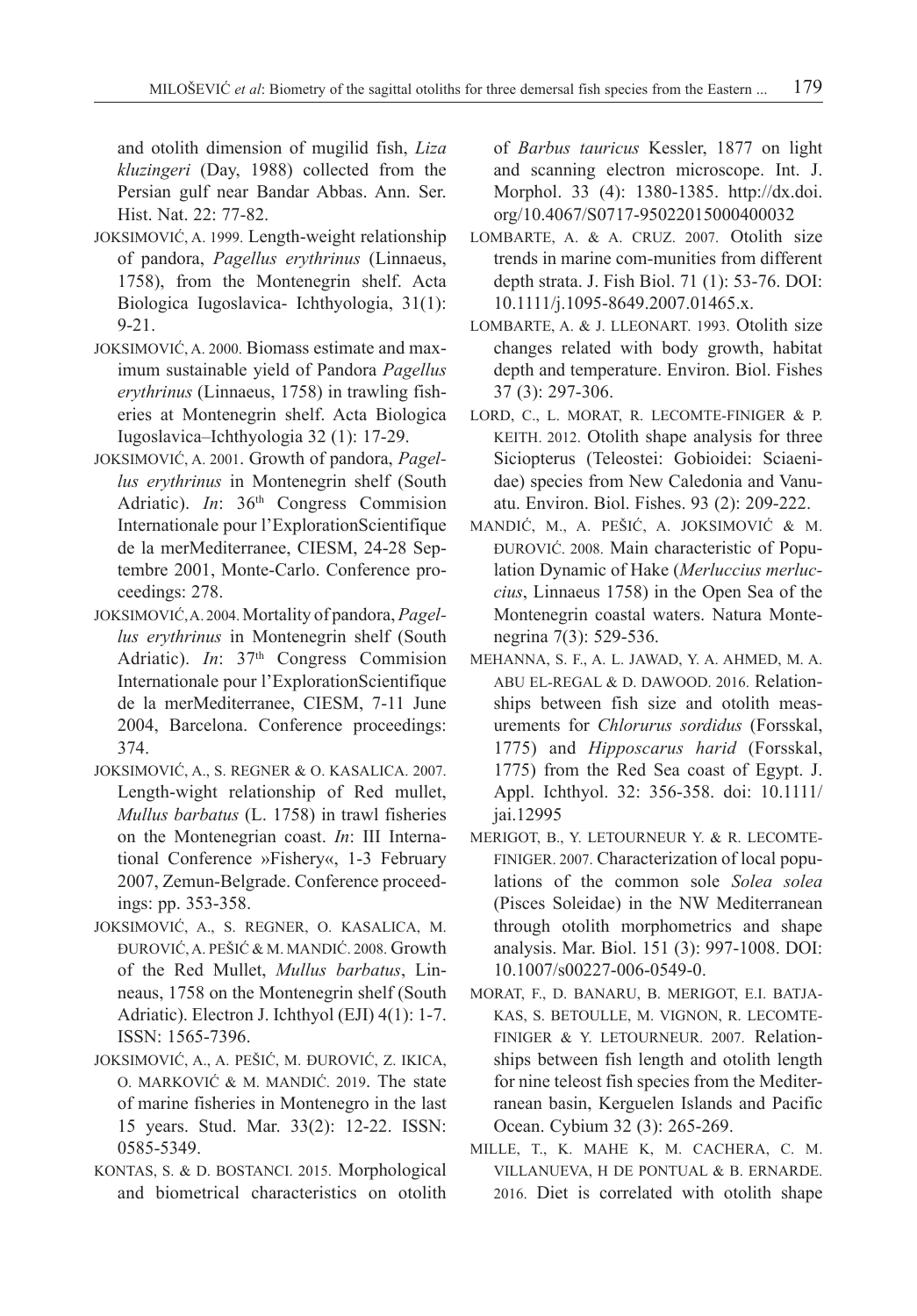in marine fish. Mar. Ecol. Prog. Ser. 555: 167-184. DOI: https://doi.org/10.3354/ meps11784

- MINISTRY OF AGRICULTURE AND RURAL DEVEL-OPMENT. 2020. Annual Montenegro fishery data collection programme (DCF-DCRF), Podgorica.
- NAFPAKTITIS, B. G. & R. J. PAXTON. 1969. Review of the lanternfish genus Lampadena with a description of a new species. LA Co.Mus. Nat. His. Contrib. Sci., 138: 1-29.
- NOLF, D. 1985. Otolith piscium. *In*: Schultze H. P. (Edsitors) Handbook of Paleoichthyology, Vol. 10 Gustav Fisher Verlag, Sttutgart., Pp. 1–145.
- OZPICAK, M., S. SAYGIN, A. AYKUT AYDIN, E. HANCER, S. SAVAŞYILMAZ & N. POLAT. 2018. Otolith shape analyses of *Squalius cephalus* (Linnaeus, 1758) (Actinopterygii: Cyprinidae) inhabiting four inland water bodies of the middle Black Sea region, Turkey. Iran. J. Ichthyol. 5 (4): 293-302. DOI: 10.22034/ iji.v5i4.311
- PAXTON, R. J. 2000. Fish otolith: do sizes correlate with taxonomic group, habitat and/or luminiscence? The Royal society 355: 1299- 1303. doi: 10.1098/rstb.2000.0688
- PARK, J.M., F. T. GASTON, R. RIEDEL & E.J. WIL-LIAMSON. 2018. Biometric relationships between body and otolith measurements in nine demersal fishes from north-eastern Tasmanian waters, Australia. J. Appl. Ichthyol. 34: 801-805. https://doi.org/10.1111/ jai.13612
- PARMENTIER, E., P. VANDEWALLE & F. LAGARDE. 2001. Morpho-anatomy of the otic region in carapid fishes: eco-morphological study of their otoliths. J. Fish Biol. 58: 1046– 1061. https://doi.org/10.1111/j.1095-8649.2001. tb00554.x
- PEŠIĆ, A., A. JOKSIMOVIĆ, S. REGNER. & B. MIĆKOVIĆ. 2011. Some biological parameters of red mullet, *Mullus barbatus* (Linnaeus, 1758), in Montenegrin waters. Stud. Mar. 25 (1): 121-136.
- PICCINETTI, C., N. VRGOČ, B. MARČETA & C. MANFREDI. 2012. Recent state of demersal

resources in the Adriatic Sea. Acta Adriat., Monograph Ser. No. 5, 220 p.

- REICHENBACHER, B., E. KAMRANI, R.H. ESMAEILI & A. TEIMORI. 2009. The endangered cyprinodont *Aphanius ginaonis* (Holly, 1929) from southern Iran is a valid species: evidence from otolith morphology. Environ. Biol. Fishes. 86 (4): 507-521. DOI: 10.1007/ s10641-009-9549-5.
- STATISTICAL OFFICE OF MONTENEGRO MON-STAT. 2019. Statistical Yearbook 2019. Statistical Office of Montenegro – MONSTAT, Podgorica.
- ŠKELJO, F. & J. FERRI. 2012. The use of otolith shape and morphometry for identification and size-estimation of five wrasse species in predator prey studies. J. App. Ichtyol. 28 (4): 524-530. https://doi.org/10.1111/j.1439- 0426.2011.01925.x
- TEŠIĆ, M. 1962. About the greatest depths of the Adriatic Sea. Hidrografski godisnjak: 129- 139.
- TORRES, G. J., A. LOMBARTE & B. MORALES-NIN. 2000. Variability of the sulcus acusticus in the sagitta otolith of the genus Merluccius. Fish. Res. 46: 5–13. DOI: 10.1016/S0165- 7836(00)00128-4
- TUSET, V. M., A. LOMBARTE, A. J. GONZALES, F.J. PERTUSA & J.M. LORENTE. 2003. Comparative morphology of saggital otolith in Seranus spp. J. Fish Biol. 63 (6): 1491-1504. https:// doi.org/10.1111/j.1095-8649.2003.00262.x
- UNEP-MAP-RAC/SPA. 2015. Adriatic Sea: Status and conservation of fisheries. By Farrugio, H. &Soldo, A. Edited by Cebrian, D. and Requena, S., RAC/SPA, Tunis, 58 pp.
- ZHUANG, L., Y. YE ZHENJIANG & C. ZHANG. 2014. Applications of otolith shape analysis to species separation in Sebastes spp. from the Bohai Sea and the Yellow Sea, northwest Pacific. Env. Biol. Fishes. 98 (2): 547-558. DOI: 10.1007/s10641-014-0286-z.
- ZORICA, B., G. SINOVČIĆ & V. ČIKEŠ KEČ. 2010. Preliminary data on the study of otolith morphology of five pelagic fish species from the Adriatic Sea (Croatia). Acta Adriat., 51: 89-96.
- ZORICA, B., V. ČIKEŠ KEČ, N. VRGOČ, I. ISAJLOVIĆ, C. PICCINETTI, M. MANDIĆ, B. MARČETA & A.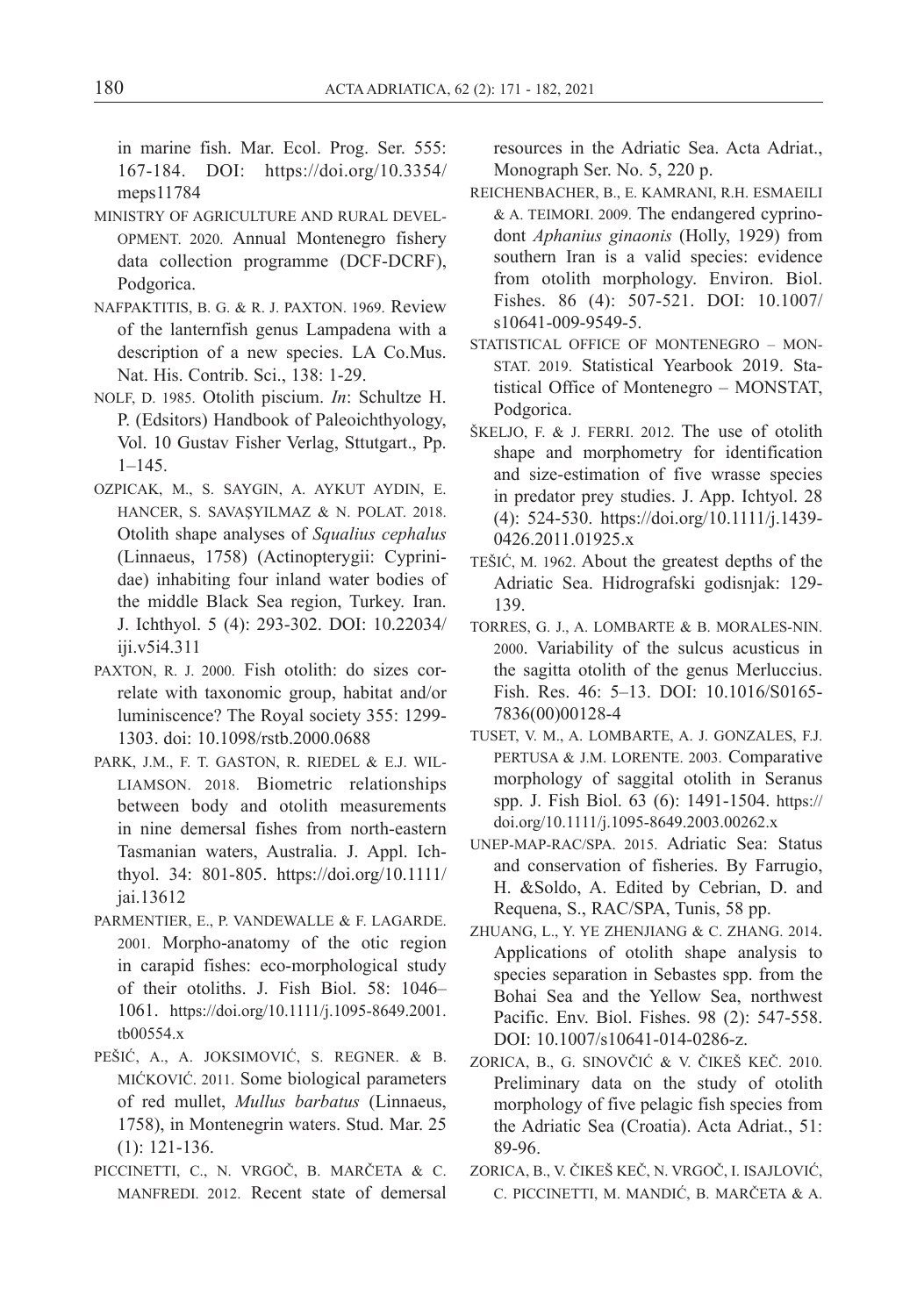PEŠIĆ. 2020. A review of reproduction biology and spawning/ nursery grounds of the most important Adriatic commercial fish species in the last two decades. Acta Adriat., 61 (1):89-100

- YILMAZ, S., O. YAZICIOGLU, S. SAYGIN (AYAYDIN) & N. POLAT. 2015. Relationships of otolith dimension with body length of European Perch, *Perca fluviatilis* L., 1758 from Lake Ladik, Turkey. Pak. J. Zool. 46 (5): 1231- 1238.
- VALLISNERI, M., V. TROTTA, S. CAVICCHI & C. PIC-CINETTI. 2008. Sex specific somatic-otolith growth relationship in two Gadidae. J. Fish Biol. 72: 724-730. https://doi.org/10.1111/ j.1095-8649.2007.01708.x
- VIGNON, M. 2012. Ontogenetic trajectories of otolith shape during shift in habi-

tat use:interaction between otolith growth and environment. J. Exp. Mar. Biol. Ecol. 420−421: 26−32.

- VRGOČ, N., M. PEHARDA ULJEVIĆ, & S. KRSTULOVIĆ ŠIFNER. 2005. Assessment of demersal fish and shellfish stocks commercially exploited in Croatia. PHARE 2005 Project: EuropeAid/123624/D/SER/HR, Final output, p. 172.
- VRGOČ, N., E. ARNERI, S. JUKIĆ-PELADIĆ, S. KRSTULOVIĆ ŠIFNER, P. MANNINI, B. MARČETA, K. OSMANI, C. PICCINETTI & N. UNGARO. 2004. Review of current knowledge on shared demersal stocks of the Adriatic Sea. FAO-MiPAF Scientific Cooperation to Support Responsible Fisheries in the Adriatic Sea. GPC/REP//ITA/TD-12. AdriaMed The. Doc., 12: 91 pp.

Received: 1 May 2020 Accepted:3 May 2021